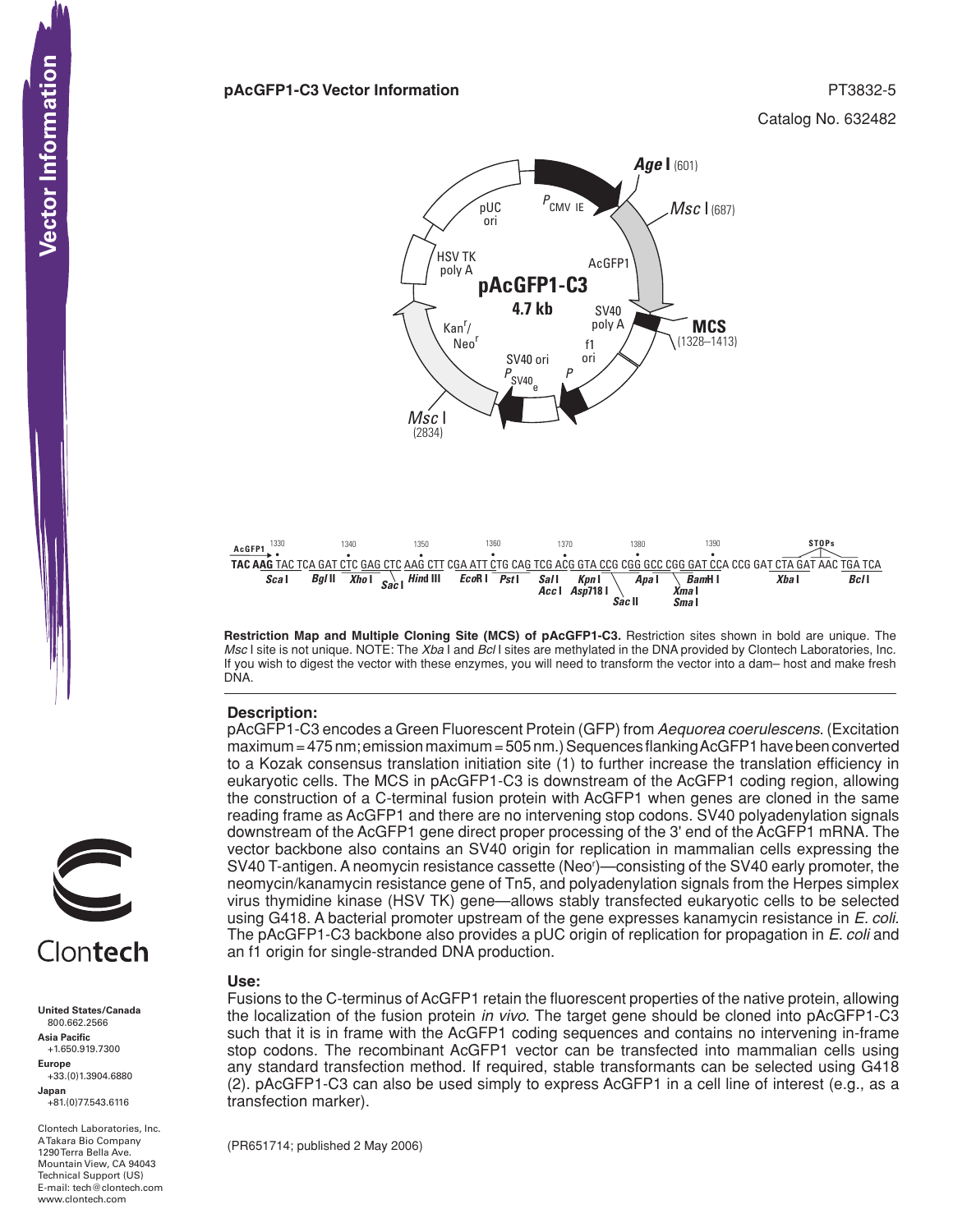## **Location of Features:**

- Human cytomegalovirus (CMV) immediate early promoter: 1–589 Enhancer region: 59–465; TATA box: 554–560 Transcription start point: 583
- C→G mutation to remove *Sac* I site: 569
- *Aequorea coerulescens* green fluorescent protein gene Kozak consensus translation initiation site: 606–616 Start codon (ATG): 613–615; Stop codon: 1408–1410 Insertion of Val at position 2: 616–618 Last amino acid: 1327–1329
- MCS: 1328–1413
- SV40 early mRNA polyadenylation signal Polyadenylation signals: 1546–1551 & 1575–1580; mRNA 3' ends: 1584 & 1596
- f1 single-strand DNA origin: 1643–2098 (Packages the noncoding strand of AcGFP1)
- Bacterial promoter for expression of Kan' gene –35 region: 2160–2165; –10 region: 2183–2188 Transcription start point: 2195
- SV40 origin of replication: 2439–2574
- SV40 early promoter Enhancer (72-bp tandem repeats): 2272–2343 & 2344–2415 21-bp repeats: 2419–2439, 2440–2460 & 2462–2482 Early promoter element: 2495–2501 Major transcription start points: 2491, 2529, 2535 & 2540
- Kanamycin/neomycin resistance gene Neomycin phosphotransferase coding sequences: Start codon (ATG): 2623–2625; stop codon: 3415–3417 G→A mutation to remove *Pst* I site: 2805 C→A (Arg to Ser) mutation to remove *Bss*H II site: 3151
- Herpes simplex virus (HSV) thymidine kinase (TK) polyadenylation signal Polyadenylation signals: 3653–3658 & 3666–3671
- pUC plasmid replication origin: 4002–4645

# **Propagation in** *E. coli***:**

- Suitable host strains: DH5 $\alpha$ , HB101, and other general purpose strains. Single-stranded DNA production requires a host containing an F plasmid such as JM109 or XL1-Blue.
- Selectable marker: plasmid confers resistance to kanamycin (50 µg/ml) in *E. coli* hosts.
- *E. coli* replication origin: pUC
- Copy number: ≈500
- Plasmid incompatibility group: pMB1/ColE1

### **References:**

- 1. Kozak, M. (1987) *Nucleic Acids Res.* **15**:8125–8148.
- 2. Gorman, C. (1985) In *DNA Cloning: A Practical Approach, Vol. II,* Ed. Glover, D. M. (IRL Press, Oxford, UK) pp. 143–190.